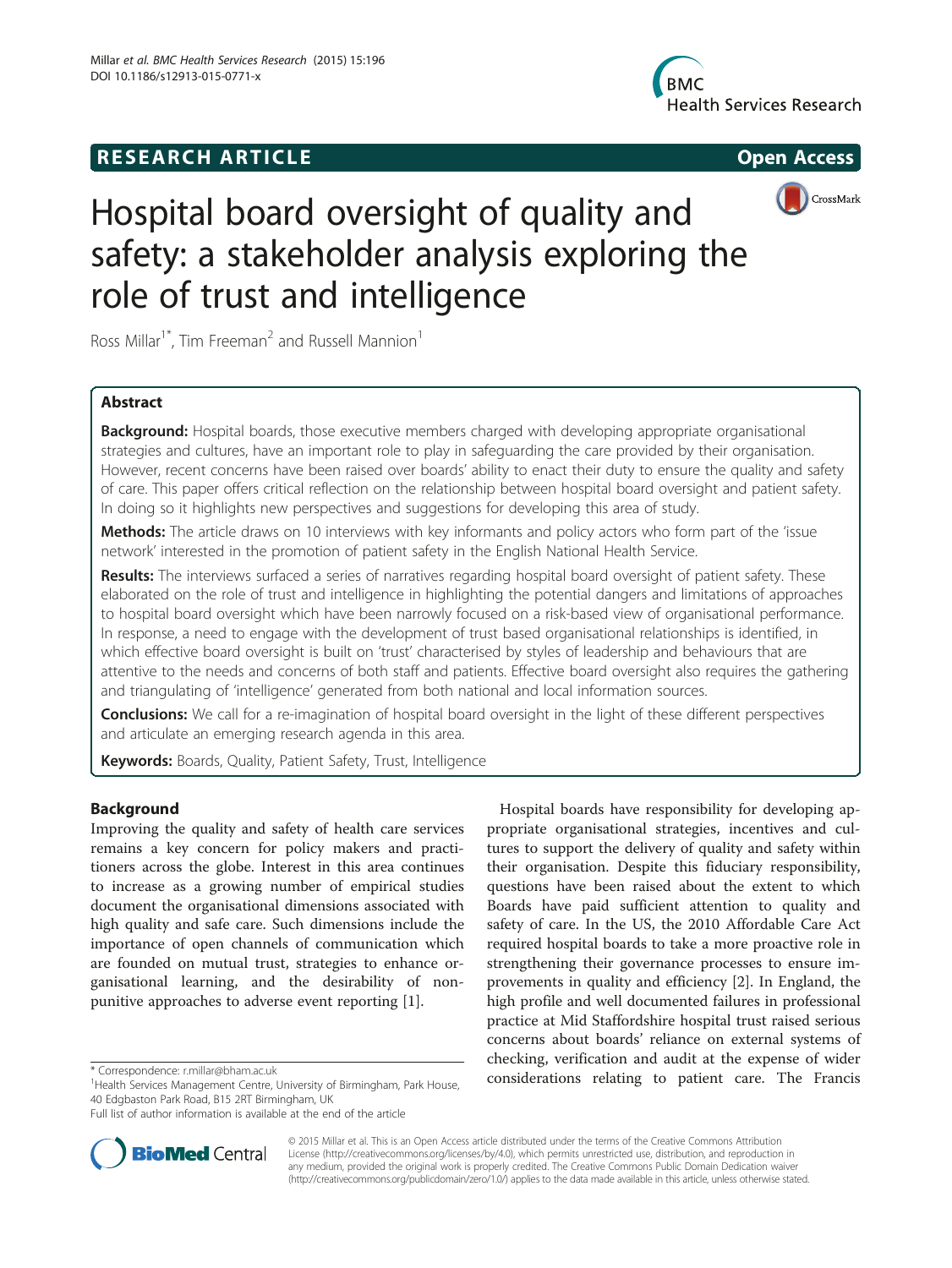Inquiry has provided further calls for a rethinking of Boards' role in this regard [\[3,4](#page-10-0)].

A growing body of work suggests that high quality healthcare organisations are characterised by boards that show committed leadership, have an agenda that makes safety a priority and are comprised of members trained in, and knowledgeable about, the theory and practice of quality improvement methodologies [\[5,6](#page-10-0)]. Boards which combine a culture of 'high trust' across executive and non-executive members, together with robust methods of measuring and monitoring the quality and safety of patient care, are also associated with higher performance [[7\]](#page-10-0). Nonetheless, Chambers [\[7\]](#page-10-0) argues that the features of 'high performing' boards remain open to debate with only limited evidence on, and agreement about, the characteristics of an "ideal" Board. This view is supported by a recent review by Millar et al. [[6](#page-10-0)] who suggest that our understanding of hospital board oversight in relation to quality and patient safety remains theoretically and methodologically underdeveloped.

The aim of this paper is to reflect critically on the current relationship between hospital board oversight and patient safety. It draws on a series of interviews with key informants and policy actors in the English NHS about their perceptions about effective board oversight of safe care. In doing so the paper analyses the potential dangers and limitations of approaches to hospital board oversight which are too narrowly focused on a risk based view of organisational performance. Furthermore, it calls for engagement with theoretical perspectives that emphasise the development of trust based organisational relationships in the delivery of high quality care. These findings support the view that effective board oversight can be built on 'trust' characterised by organisational leadership styles and behaviours which are attentive to both staff and patient needs and concerns. In addition, effective board oversight requires the gathering and triangulation of 'intelligence' emanating from both national and locally generated sources. The paper concludes with a call for a re-imagination of hospital board oversight in light of these different perspectives and a look forward to an emerging research agenda in this area.

#### Governance of patient safety in English hospital trusts

While successive campaigns and central directives have sought to promote and enhance quality and patient safety in the English NHS, standards of hospital care continue to be a cause for concern [[3,8\]](#page-10-0). Over the past decade, the solution offered to problems over care quality has predominantly focused on developing better performance metrics and audit frameworks to help tighten external accountability and scrutiny of healthcare organisations by central government and regulatory agencies.

The prominence of external systems of accountability and control in the NHS has been highlighted by Maybin and colleagues [[9\]](#page-10-0) who show how hospitals are currently required to meet a myriad of nationally imposed performance targets that range across clinical and service quality standards, agreed volumes of activity, and reductions in health care-acquired infection rates. Hospitals are legally required to meet essential safety and quality requirements as part of their registration with the national healthcare regulator – the Care Quality Commission (CQC). NHS foundation trusts, those organisations defined as 'high-performing' hospitals and are run as not-for-profit corporations, have an additional layer of regulatory oversight provided by the economic regulator - Monitor - which imposes authorisation standards in relation to internal governance and financial viability. Two risk ratings for each NHS foundation trust are assigned in relation to: governance (traffic light red to green); and finance (rated 1-5, where 1 represents the highest risk and 5 the lowest) with monitoring and the potential need for regulatory action considered on a case-by-case basis [[10\]](#page-10-0).

This approach to hospital accountability has been associated with notable achievements in the English NHS in relation to improving quality and patient safety. In particular, central performance targets for infection control have coincided with reductions in hospital infection rates, especially for MRSA and clostridium difficile [\[11](#page-10-0)]. Notwithstanding these achievements, questions remain about the effectiveness of approaches which rely on external systems of measurement and control [[12\]](#page-10-0). Brown and Calnan [[13](#page-10-0),[14](#page-10-0)] summarise how such approaches to safeguarding in the English NHS based on notions of 'risk governance' can lead to deleterious outcomes for staff and patients as increasing rationalisation and bureaucratic controls impinge upon the more communicative, affective and intangible concerns and interactions in healthcare [[15\]](#page-10-0).

In England, this was recently highlighted in the accounts from patients, families and staff at the public inquiry into Mid Staffordshire hospital. Despite the selfassessment rating awarded by the Healthcare Commission (now renamed the Care Quality Commission) six months earlier as being assessed as "good", the Inquiry highlighted how the culture of the hospital trust was not conducive to providing good quality and safe patient care. Contributory factors highlighted in the Inquiry report included styles of management based on bullying and harassment, the priority given by the board to meeting externally imposed waiting times targets, low staff morale, ongoing financial difficulties, reduction in staffing, a lack of openness about the hospital's business, and the acceptance of poor professional standards and practice [[3,4](#page-10-0)].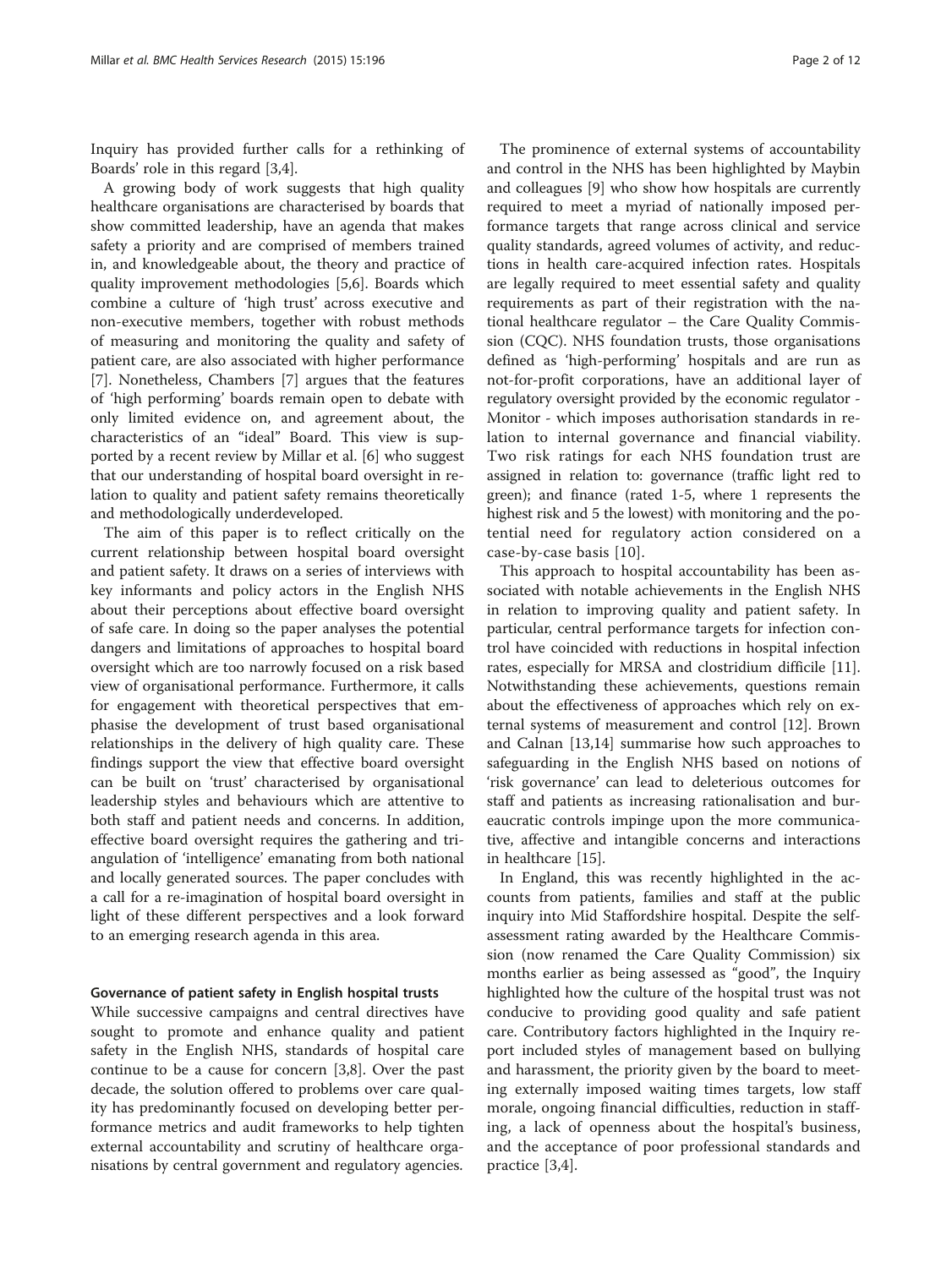The findings highlighted particular failures in relation to the behaviour and conduct of the hospital board and its members [\[4](#page-10-0)]. The board was found to be 'distanced from reality' as patient safety information tended to be discussed and narrowly filtered between divisional governance groups outside of the boardroom. An emphasis on individual (medical or nurse Director) rather than collective corporate responsibility for quality and safety was identified. A lack of adequate impact or risk assessment regarding patient safety was also evident, with approaches symptomatic of a passive denial arising from a lack of effective challenge, self-criticism and engagement with the key issues. The attribution of high mortality figures to problems with coding and the creation of new governance structures as an end in itself were symptomatic of a focus on maintaining organisational processes rather than improving patient safety and outcomes.

#### Bringing in the perspectives of trust and intelligence

The ongoing issues regarding effective governance in healthcare highlight the possible dangers of board oversight practices that are overly reliant on risk-based systems of assessment and monitoring. In particular, they include the dangers associated with conforming to the letter (or number) of the target at the expense of the non-targeted aspects of health care [[16-19\]](#page-10-0) as well as the problems associated with an over-reliance on formal quantitative performance measures at the expense of 'soft intelligence' which circulates through informal channels of communication such as personal and professional networks [[20\]](#page-10-0).

Approaches to board oversight which are focused on meeting the demands of external regulation and based on risk management also have the potential to erode the trust required to support healthcare relationships [[13-15,21\]](#page-10-0). Defined as contexts or situations where social interaction is based on uncertain knowledge about the likely action of others and where one depends on their response for a beneficial outcome [[21\]](#page-10-0), the enactment of trust is often located in the liquid spaces between and around institutionalised roles. It can be characterised by commonly shared norms and values, the development of ethical relations which are not secured by contract or other regulatory forms, or the acknowledgment of risk in allowing oneself to be open to disappointment and regret [\[12](#page-10-0),[21\]](#page-10-0).

Summarising Möllering [[22](#page-10-0)], Brown and Calnan [[14](#page-10-0)] explore how positive expectations associated with trust are made possible through common understandings of norms and values which structure the actions of the trustee. These authors point out that while trust has often been considered narrowly in terms of its impact on the truster in helping them manage uncertainty and vulnerability, it also necessarily places a moral obligation

on the trustee in the light of the truster's positive expectations, thus binding the trustee to expected patterns of behaviour [[22](#page-10-0)]. In addition to the emotional component within trust (relating to the positive expectations of trusters who make themselves vulnerable), it is understood that sanctions will follow where this trust is disappointed. Here, notions of shame and embarrassment are enacted to control behaviour [[23](#page-10-0)], rather than financial incentives or bureaucratic sanctions which may ultimately in themselves lead to defensive practices and stifle or inhibit 'the social' aspects of exchange [\[14](#page-10-0)].

Reflecting on the trust literature, Brown and Calnan [[14\]](#page-10-0) propose a form of 'conditional trust' as a better basis for governing healthcare professional behaviour. For these authors, trust is both reflexive (self-challenging, relational) and conditional (earned). Here the conditional element of trust can be achieved by harnessing available data to make clinical work more visible and hence accountable, but doing so in a 'soft' rather than an overt or coercive way. Such a view builds on the work of Davies and Mannion [\[24](#page-10-0)] who call for an optimal 'balance between checking and trusting' in relation to clinical governance. Alongside trust, checking refers to monitoring and challenging poor clinical practice. In doing so, checking provides managers with a means for holding professionals to account, particularly the potential monopoly of clinicians, to account for their actions [\[24\]](#page-10-0).

For boards, like individuals and organisations as a whole, we argue that the neglect of trust in favour of a reliance on 'checking' or 'confidence' built through risk management systems can potentially have the effect of eroding the traditional social norms and altruistic behaviours which characterise long standing working relationships. As Smith [\[21](#page-10-0)] suggests, the neglect of trust in healthcare relations can lead to a disregard towards the 'ethics of care' in relation to the moral and affective dimensions that are involved in trusting others. Furthermore, the 'confidence' brought about by predictability and certainty associated with risk management may not be conducive to health and social care services which are more often characterised by the considerable uncertainty, ambiguity and daily dilemmas associated with the delivery of care [\[21](#page-10-0)].

When we turn to the extant literature on the nature of effective hospital board oversight of patient safety, many of these trust related themes are easily surfaced. These include effective board oversight being associated with spending sufficient time discussing patient safety issues at board meetings, reviewing and learning from patient complaints, taking time to listen to patients and staff, showing empathy to patient needs and concerns as well as clearly displaying a commitment to openness and transparency in all organisational affairs [[25](#page-10-0),[26](#page-10-0)]. Board oversight of patient safety is also associated with having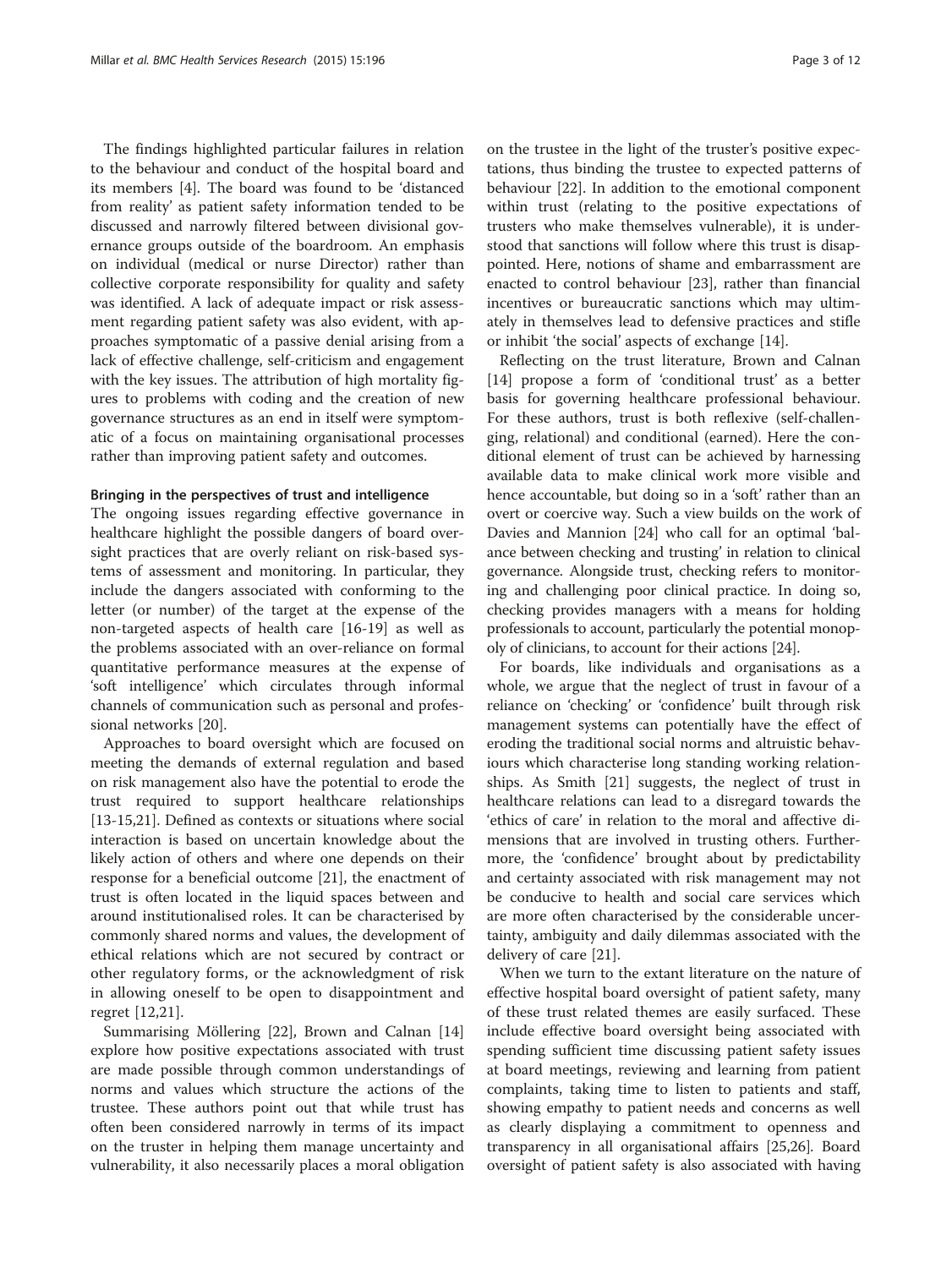dedicated quality and safety subcommittees with the time and expertise to analyse data on the quality and safety of care, as well as being able to sustain informal relationships and dynamics between boards and organisational professional groups [\[27,28\]](#page-10-0). Alongside these features, the literature also points to boards obtaining intelligence gathered from information systems and pathways to produce and monitor system progress [\[29](#page-10-0)]. Boards that engage in reviewing and tracking organisational performance through the collection and analysis of internally generated data (quality dashboards or scorecards), national benchmarks and soft intelligence gathered from board walk rounds along with patient and staff stories and experiences are also associated with improvements in quality and safety [\[30-33](#page-10-0)].

These activities and characteristics of effective boards lend themselves to a wider view of board oversight that moves beyond a purely 'risk' based approach to oversight. In many ways, this combination of the various elements supports the view of Jennings et al. [[34\]](#page-11-0) that hospital boards have not only a legal duty of care and loyalty to the hospital they serve, but that they also have an ethical role in terms of the norms, expectations and values, skills, functions and competencies that they instil throughout the organisation by their behaviour. As outlined in the subsection below, Jennings et al. [[34\]](#page-11-0) suggest this means more than governing the hospital as an "asset" or "commodity in the market place" but also as a vibrant and viable socio-cultural system, a moral community with diverse needs, skills and contributions.

Our paper looks to build on the perspectives of trust and intelligence and analyse their utility within the context of hospital board oversight of patient safety in the English NHS. In doing so, it aims to contribute to a tradition of qualitative inquiry that looks to gain inferences from conceptual frameworks and ideas in order to broaden our understanding of these phenomena. Meyer and Lunnay [[35\]](#page-11-0) summarise how such an approach is akin to the generation of abductive reasoning in forming theoretical associations that enable us to discern relationships and connections that are not otherwise evident or obvious. Drawing on interviews with members of a patient safety 'issue network', the following sections will present a range of perspectives that analyse how board oversight of patient safety can be further developed through the nurturing of trust-based relationships and the triangulation of hard and soft intelligence gathered from both national and locally generated information sources.

#### The four principles of ethical trusteeship [\[34\]](#page-11-0)

1. Fidelity to mission: trustees should use their authority and best effort to promote the mission and keep that mission alive by interpreting its meaning

- competent health care provision. 2. Service to patients: Trustees should ensure that high quality is provided to patient in an effective and ethically appropriate manner. A diligent oversight of performance through participating in education and research, protecting and promoting the rights and interests of patients ensuring patients and families are partners in decision making about healthcare.
- 3. Service to the community: Trustees make hospitals civic institutions dedicated to improving public health and quality of civic life of the community as a whole. Hospitals are integral components of a community's identity and traditions. Trustees do well when they bear in mind the interconnection with what occurs in the community outside.
- 4. Institutional stewardship: trustees should sustain and enhance the integrity of the hospital as an institution, as an effective organization for the delivery of high quality health care services and as a moral community of care giving. This translates into working with the executive management of the facility to ensure that it is well run, fiscally sound and professionally competent. They should protect the interest of all parties who rely on the hospital.

#### Methods

The research examined the different ways that those involved in the 'issue network' surrounding patient safety within England made sense of hospital board oversight of patient safety. Our definition of an issue network originates from Heclo [\[36](#page-11-0)] who defines such networks as a broad collection of individuals possessing knowledge about the issue in question with some influence on policy outcomes. Such an issue network can be characterised by a wide range of interests, contacts, access, and level of agreement, resource, and power distributions among the group members [[37](#page-11-0)]. Examples of these networks are often related to environmental, human rights and criminal justice issues with actors including politicians, government departments, management and policy consultants, academic researchers, and journalists.

Our research comprised 10 semi-structured interviews with stakeholders that we identified as contributing to the patient safety issue network described above. The aim of these interviews was to contribute to the initial phase of a national study of hospital Board governance of patient safety [\[38](#page-11-0)]. The research purposefully selected interviewees on the basis that our research required a range of stakeholder perspectives that interacted across multiple interest groups involved in shaping or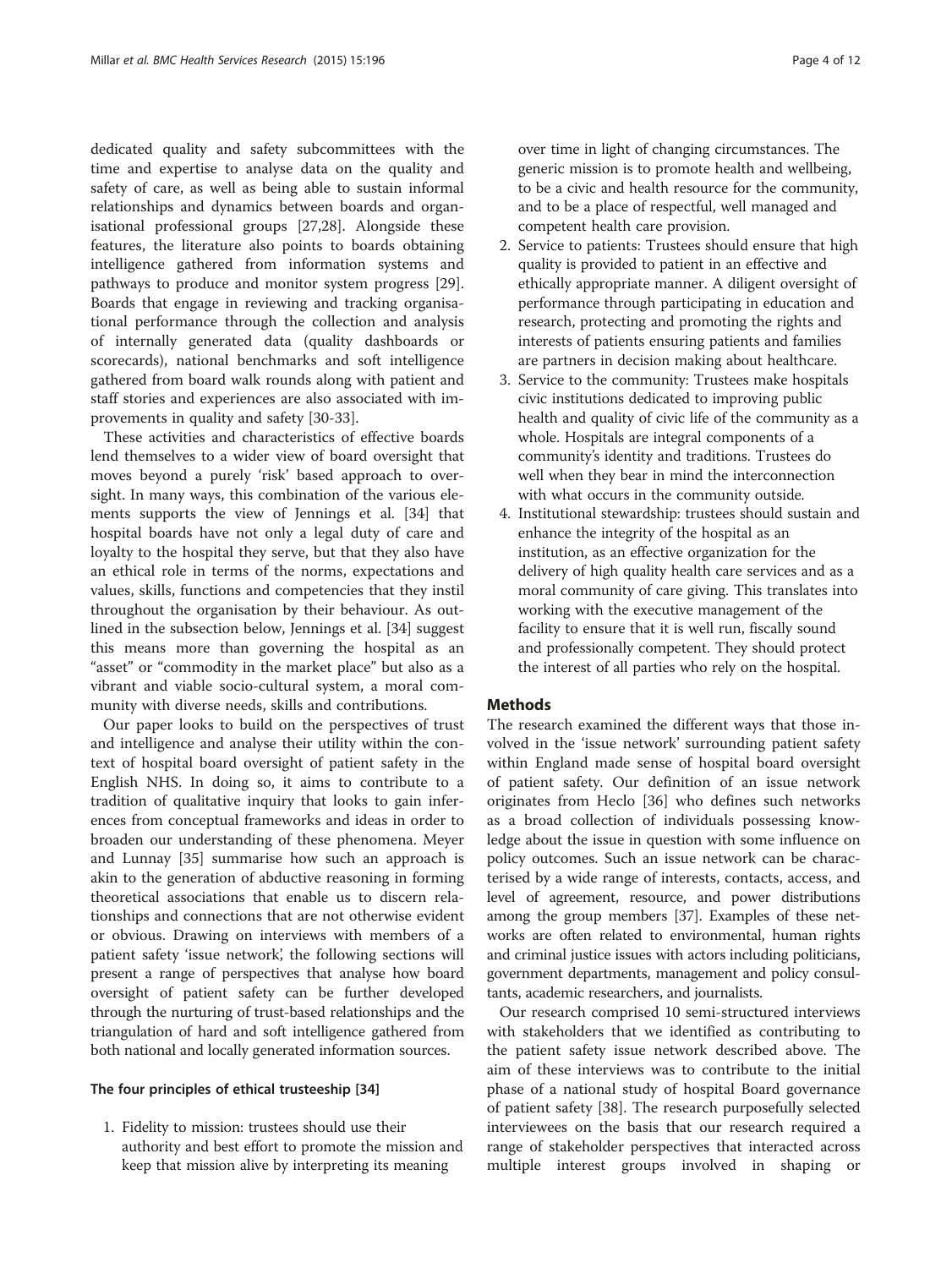attempting to shape government policy in the area of hospital board oversight of patient safety. The sample included government departments with representatives from the Department of Health, the NHS Litigation Authority, the two key regulators, Monitor and the Care Quality Commission, and a representative from the National Patient Safety Agency. We also included what could be defined as management and policy consultants with representatives drawn from the Health Foundation, NHS Confederation, as well as commentators who had contributed to the public inquiry into Mid Staffordshire Hospital Trust (see subsection below for further details). These particular individuals were selected on the grounds that they had a remit, interest and experience of quality and safety oversight at hospital board level. 4 out of the 10 participants who contributed also had previous experience of being part of a healthcare board in either an executive and non-executive capacity.

# Board oversight of quality and safety issue network sample

Our sample of interviewees incorporates a range of affiliations with actors drawn from the following perspectives:

- Health Foundation: an independent charity working to improve the quality of healthcare in the UK  $(n=1)$
- NHS Confederation: a membership body for organisations that commission and provide NHS services aiming to bring together and speak on behalf of the whole of the NHS (n=1)
- Department of Health: ministerial department with contribution from representatives involved in patient safety policy development. (n=2)
- NHS Litigation Authority: a not-for-profit part of the NHS that manages negligence and other claims against the NHS in England  $(n=1)$
- Monitor: an executive non-departmental public body of the Department of Health that particularly oversees and regulates Foundation Trusts (n=1)
- Care Quality Commission: an executive body of the Department of Health that regulates, inspects and reviews all adult social care services in England  $(n=1)$
- National Patient Safety Agency (NPSA): responsible for identifying and reducing risks to patients receiving NHS care and lead on national initiatives to improve patient safety. In June 2012 the Agency became part of the NHS Commissioning Board Special Health Authority (n=1)
- Witness and seminar contributors to the Mid Staffordshire Inquiry (n=2)

The purpose of the interviews was to explore respondent views and perspectives of key dimensions of board

oversight identified in the quality and safety literature. The interviews were semi structured based on a guide that asked participants about their views concerning the issues or problems facing board oversight of patient safety; the proposed solutions and suggestions for improving board oversight; the key contextual factors or conditions to achieving effective board oversight; and the recommendations these participants had for achieving effective oversight and developing boards in moving forward.

Following the tradition of patient safety studies elsewhere [\[39\]](#page-11-0), our approach took a narratological perspective in providing an account of how individuals within this particular issue network reflected the problems and solutions related to hospital board oversight. Currie and Brown [\[40\]](#page-11-0) note how a narratological approach is particularly valuable for the light it sheds on individual and group sense making as people interpret phenomena. Waring [[39\]](#page-11-0) also summarises how such storied accounts help actors give meaning to often complex and emotional situations through developing plotlines, which are sometimes ordered and linear, but more often fragmented and complex.

Data analysis looked to weave together these storied accounts into a series of narratives that connected to wider debates concerning trust and intelligence in healthcare. Here, abductive inferences were made by (re)interpreting data in conjunction with the existing theoretical and conceptual in order to reveal a more comprehensive understanding of this important aspect of patient safety governance. Discussions ensued within the research team with the emerging narratives developed and refined in an iterative process.

The NVivo software programme was used to support the coding of information that focused on particular board oversight activities that were suggested as current problems and solutions. The interviews were carried out by the lead author between October 2011 and February 2012. The National Research Ethics Service (NRES) informed us that NHS ethical approval was not required for the study. Informed consent was provided along with assurances that anonymity would be assured. In respect to the wishes of some of the interviewees quotations have been anonymised.

The elite interviewing process enabled the research to capture some of the key issues within this area of interest. That said there are notable limitations in such an approach. Elite interviewing by its very nature is limited to certain perspectives and worldviews about hospital boards and patient safety that might well exclude marginal or underrepresented perspectives. As Berry states [[41\]](#page-11-0), excessive personal bias and exaggerated roles represent an ongoing dynamic and challenge during the elite interview process. Certainly these findings provide us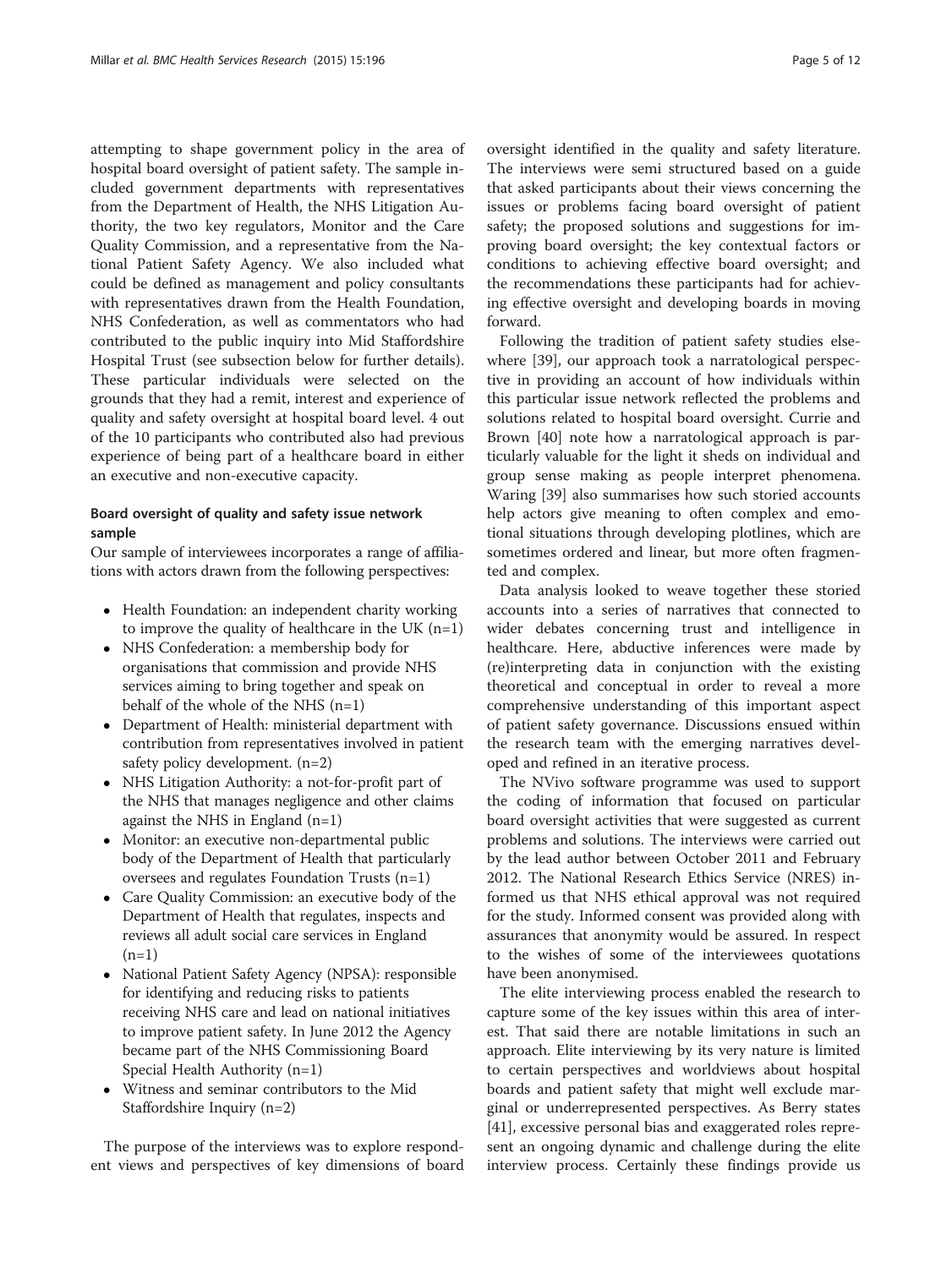with the dominant shared narratives at the exclusion of other areas. To counter these potential issues, the researcher did look to probe the views being presented wherever possible, encouraging interviewees to think about their current opinions and perspectives, and develop particular points. For example, the emerging stories regarding the differences and dynamics of nonexecutives were something that became particularly apparent and warranted further probing with all the interviewees.

#### Results

The results are presented in four sections that seek to capture the different perspectives put forward by interviewees. The first section examines the narratives presented by the issue network concerning current problems facing Board oversight of patient safety that relate to the limitations of risk based approaches to governance. The second section examines a collection of narratives that illustrate the challenges to effective Board oversight due to the limited knowledge and understanding of patient safety issues from individual Board members. The third section explores narratives illustrating how boards can improve their oversight through the development of trust based relationships within their organisation. Finally, the fourth section outlines an additional collection of narratives that suggest different ways that Boards can improve their oversight by paying greater attention to intelligence gathering as a means of 'triangulating' different versions of organisational reality.

## Board oversight as a 'numbers game'

The perspectives from our interviews suggested that effective hospital board oversight currently faced a number of challenges. While changes in the policy agenda, particularly in response to the first Francis inquiry into the Mid Staffordshire hospital trust [\[4](#page-10-0)] and the Darzi review in 2008 [\[42](#page-11-0)], had seen quality and safety move up the political agenda, the oversight of patient safety was often compromised by the unintended consequences of relying solely on risk based governance approaches. These points attempted to illustrate the dangers of conforming to targets and quantitative performance systems at the expense of non-targeted aspects and soft intelligence [\[13\]](#page-10-0).

In large numbers of hospitals, it was suggested that debates and discussions concerning patient safety often took second or third place and behind efforts ensure that hospital finances and central performance targets were met.

… in most instances they do tend to defer to finance and activity. And in a crisis, especially in the financial challenges of today, it is much more comfortable for Boards to tip over in that way. Partly because of the

lack of understanding, partly because in fact patient safety is incredibly broad, and partly because of the environment within which they sit…

Within this context, the key issue facing board oversight of patient safety was the reliance on externally imposed targets, particularly those relating to infection prevention and control, as the means to assure compliance and performance. There was a view that hospital boards were heavily challenged by the regulatory environment that was designed around meeting the governance and risk based ratings set by Monitor and CQC. The targets set by these regulators had the potential to 'dilute the message' of patient safety for boards, by reducing conceptions of safe care into a series of national standards and priorities, or specific issues and campaigns related to hospital acquired infections such as MRSA and clostridium difficile rates.

MRSA is one out of about a hundred things you could be doing. That's just the one where the spotlight falls… just treating one thing in isolation, ticking those particular boxes… that is not safety; it's not safety culture. That's a target mentality

[Board] discussion centres on the numbers. So what you get is people focussed on, "Oh we've had two more of these", or "Five more of those", and the attitude of we should stop having these things… there's so much more to it than just the numbers

## Board oversight as a 'silo' activity

Alongside the problems related to Boards' overreliance on targets and the minimisation of institutional risk, a series of narratives connected the limitations of current board oversight to the limited knowledge and understanding of patient safety issues from individual Board members. In many cases, the faith placed in external targets and assurance mechanisms was in large part connected to a lack of skills and understanding to make sense of patient safety issues and concerns. Central to this was an over reliance on performance measurement systems such as red, amber and green (RAG) ratings at the expense of critical reflection and challenge about why such issues and trends had arisen [\[20](#page-10-0)].

Generally, if they're asked to produce a list of incidents and grades of incidents, most of them can do that absolutely fine. But if they actually have to start putting together other information to cross match it, they struggle

the board is focused on reds… but there's all these greens, and how do people carry on keeping them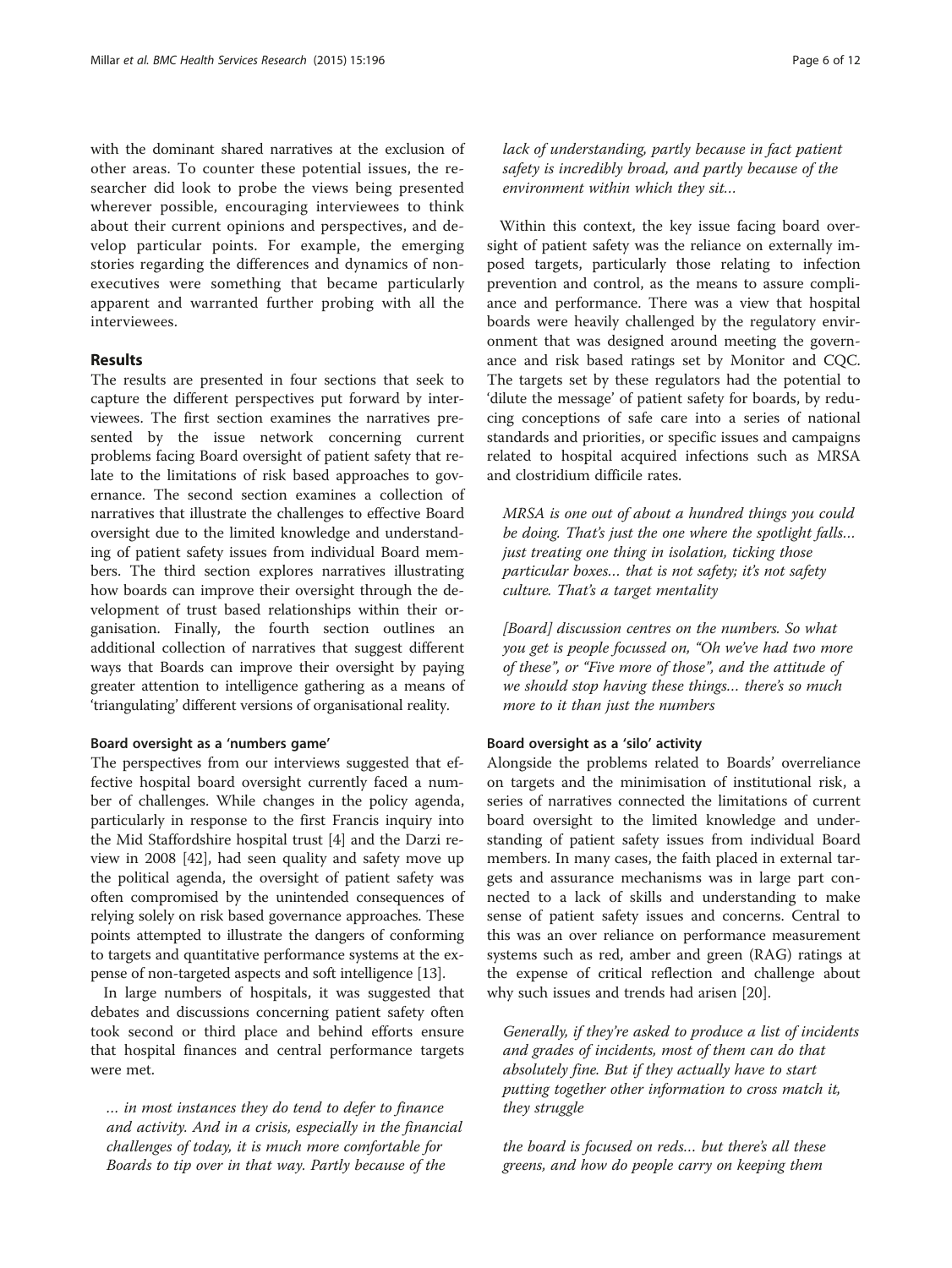green… you learn from success as much as failings but the whole culture is on reds

There's that failure to understand a moveable feast and look and see where you deviated from the norm…

Such limited intelligence also meant that there was a tendency to 'compartmentalise' patient safety. Boards tended to delegate responsibility to the nurse or medical director or particular clinical directorates and subcommittee structures. While it was acknowledged such delegation was in large part a recognition by Boards that quality and safety required governance subcommittees with dedicated time and focus spent on patient safety issues, the delegation of responsibility was also problematic in that Boards were over relying on governance structures and processes as an end in themselves as opposed to connecting directly with patient care.

I think it's very distant for most of them. You often hear the phrase trotted out, patient safety is paramount or patient safety is the most important thing to us, but in terms of what's actually done and delivered, that doesn't really seem to be backed up… They may wish to be assured that someone in the organisation, as it were, deals with patient safety, however, I don't know the extent to which they actually realise the role that they themselves have to play in it…

Such limited knowledge and understanding of patient safety among board members, particularly nonexecutives, also meant they were often inhibited in challenging and posing critical questions about safety issues and concerns. This was exemplified by non-executive directors (NEDs) who tended not to have a clinical or operational background in healthcare but have skills and expertise in relation to finance, industry and legal settings.

the non-execs in the main feel inhibited to challenge in relation to patient safety and are fearful of what the right questions are… especially when it comes to clinicians… [NEDs] who are recruited tend not to be from a clinical background… the fact that they don't have a clinical background I personally think inhibits their ability to ask the right questions in relation to safety

This later point reflects a view of Boards unable to or lacking confidence in the ability to self-challenge. Board dynamics were leading to defensive practices as certain Board members would 'hide' from discussions and dialogue related to patient safety matters rather than create contexts and situations for social interactions related to patient safety issues and concerns [\[21](#page-10-0)].

#### Board oversight as building trust relationships

In light of the challenges facing boards, our interviewees put forward a number of suggestions about how board oversight of patient safety could be improved. At the centre of these proposals was the view that oversight needed to become 'value driven' in the development of relationships that were more sensitive and responsive to organisational needs and concerns. Rather than a 'tick box' focus on meeting particular targets, board oversight concerned building trust through the development of better social interactions and interpersonal connectedness with their organisations [\[21\]](#page-10-0).

Particular board activities and practices were put forward by the interviewees as effective strategies for enhancing trust in organisational relationships These included providing a greater amount of time and emphasis on board discussions and dialogue about patient safety, developing enhanced leadership skills that allow patient safety to be more visible, and seeing board members as 'stewards' with responsibility for developing a culture of partnership within the organisation.

go past a building site these days and you'll see no hat, no shoes, no entry. Or you'll see how many days since the last safety incident. You may well see a visible manifestation of safety on that site is important. What do you see when you go into most NHS institutions? There isn't much manifestation of a visible safety culture. That's something that the board could set. They could lead. They could set the example. They could support…

Stewardship is the right thing, around setting the culture, asking the right questions. I think they need courage… to say we've got this issue, we don't know how to fix it, but what we're going to try and do is work out a way together of finding solutions...... in the plane, whoever says I can hear a noise on the engine, you all stop and listen. You don't beat them up for raising something and they're beneath contempt. And that culture of safety is a million miles away until we've got everybody feeling empowered, respected and encouraged…

Leadership styles were mentioned with regard to the way board members needed to 'set the tone' for the organisation in enhancing the quality of care. To gain a deeper understanding of the issues, interviewees described board members displaying characteristics that centred on a curiosity to ask questions and be open to critical reflection about 'uncomfortable truths' within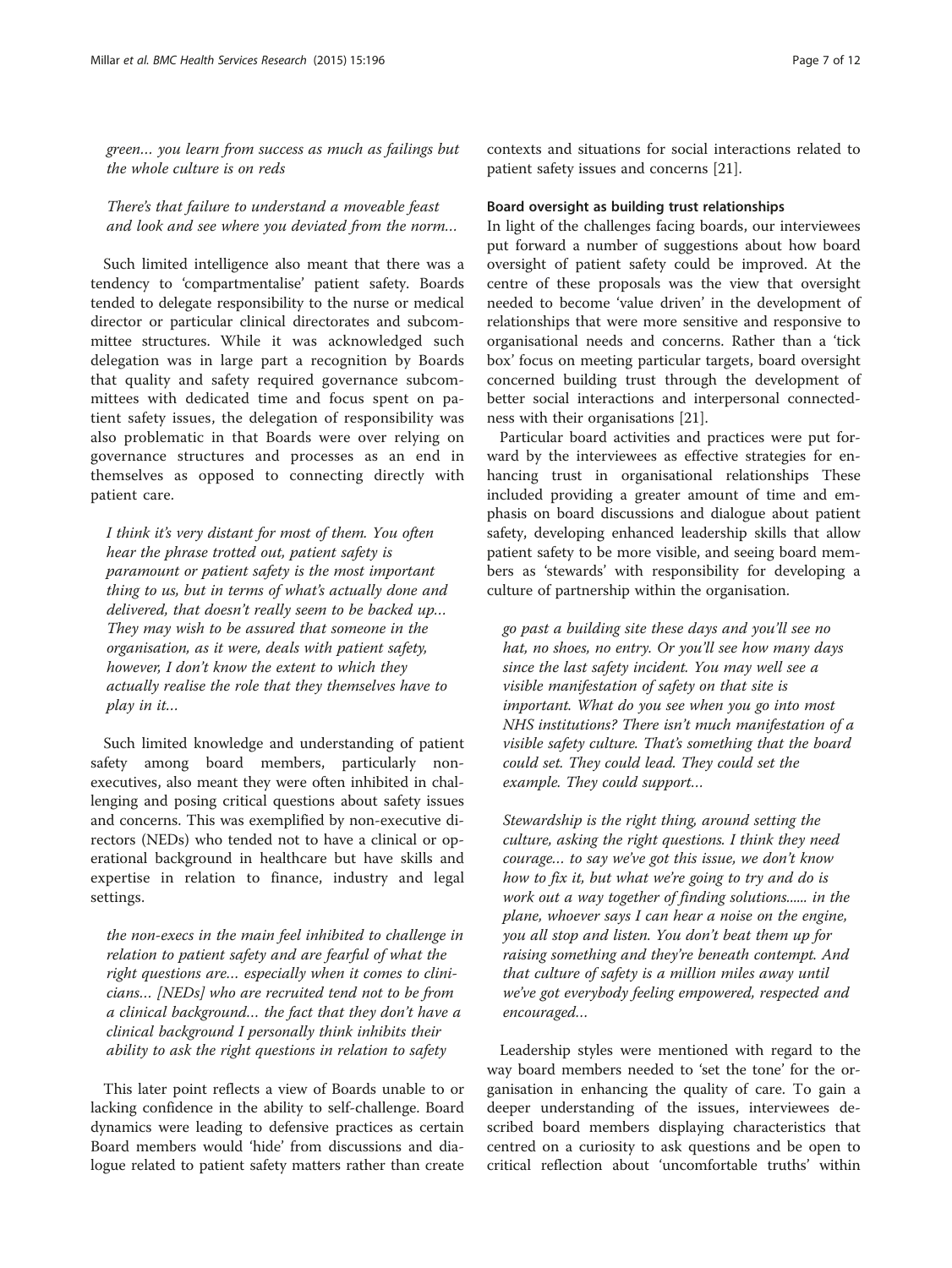the organisation. Such views supported the literature in this area which relates those boards who discuss, review and learn from patient safety events with higher performing organisations [\[25,27,30](#page-10-0)].

in the end I think actually it comes down to something like authenticity… it's about listening to people and it's about being genuinely interested in their concerns and it's about doing something about it… authenticity comes from people owning the problem and feeling motivated to do something about it

it's about setting some very clear parameters from the board, some very clear messages, some quite tough objectives, but they need to be quite realistic even if they are tough

The role of the chief executive was thought to be important here in setting the tone for the behaviours and values of patient safety. Patient safety needed to be 'a personal cause' as was engaging staff and patients about their concerns.

where the chief exec can be so important is where they say or they're attempting to steer or take a trust down a certain route from a patient safety perspective and that they don't just say that… they enable by giving resources to make it happen, they provide a personal leadership commitment by being involved, turning up in person – all the things that demonstrate personal commitment that turn something from being a paper exercise to something that's real and visible on the ground and happening

It was suggested that the role of the chair was central to allowing open discussion at board meetings by encouraging members to raise salient issues. The medical and nurse directors acting as custodians for clinical governance also had a role to play in setting the patient safety culture of the organisation as were finance directors in getting involved in patient safety initiatives and concerns.

The board have got to set the tone for behaviours and values, that that's not to be tolerated. It has to come from the top and it would have to come from the Director of Nursing who's got to get out of her or his office…They've got to challenge their executives to know how do you know what's happening on the wards? And if you don't know, why don't you know, because we want to know?

raising awareness amongst the finance directors of what they could do that would really make a

difference to patient care, because… whether they themselves understand that personally can make a difference… in particular in an understanding of business cases around patient safety, I think that could be hugely powerful.

Non-executive directors were also important here in being able to actively challenge executive decisions and hold the board to account. It was suggested by some that boards needed greater input from non-executives in providing the necessary critical reflection in 'holding up a mirror' to the organisation by asking critical and probing questions which executive members would need to answer.

non-exec directors should be demanding… demanding to see real commitment, to see initiatives, to really see culture change and quite often to lead it as well.

I think you sometimes need to challenge what you're seeing because if you're getting people coming through time after time and saying, 'Oh, I'm so delighted this has happened.' You think, hang on....

An additional suggestion for fostering greater interconnectedness with the wider organisation was opening up board business to greater staff, patient and public scrutiny. This it was felt had the potential not only to further hold the board to account but also to create further connections and interactions with the organisation and the community that the hospital served.

I think maybe Boards have gone a bit too far in terms of not having people that are representative of real people on there, and I don't mean it disparagingly, but a lot of finance, a lot of accounting people, a lot of business people… Someone with their heart in the community would be quite nice or an adversary would be a nice thing. So I think there's something about the makeup of Boards which needs to reflect a bit more the purpose and the purpose of patients and patient care.

These suggestions to improve the connection between boards, patients and staff point to the potential of trust to engender positive organisational norms and values. The institutional spaces between and around executive director roles needed to be filled through relationships, interactions and values rather than necessarily secured or undermined by formal contracts and external performance targets.

#### Board oversight as gathering intelligence

Interviewees, particularly those from CQC and Monitor, suggested that there remained an important role for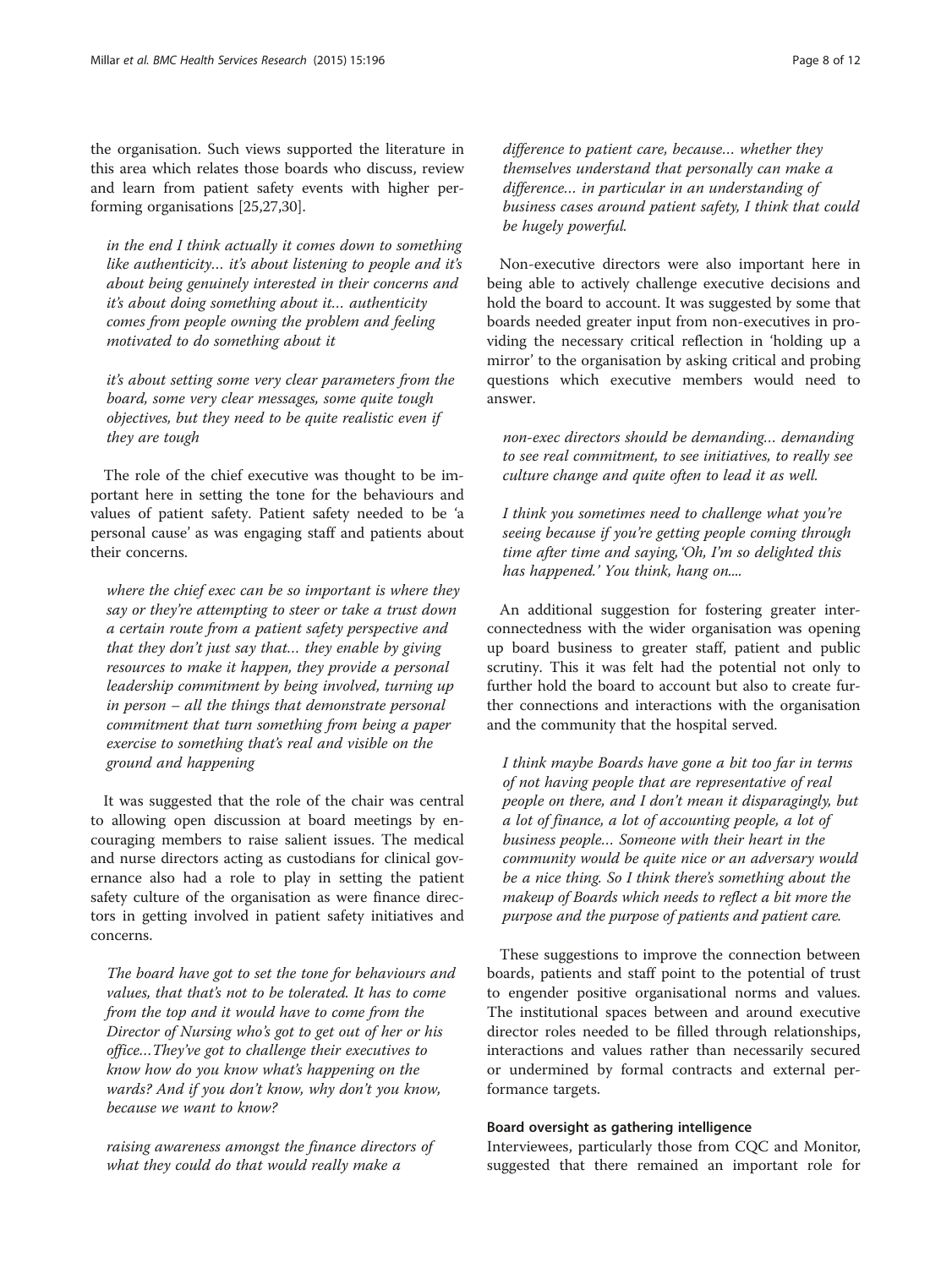independent regulation and inspection. This was reinforced by the view that the introduction of external systems of performance measurement and monitoring had yielded improvements in several areas, most notably in relation to reductions in hospital acquired infection rates.

Nevertheless, our interviewees raised a number of points about the over reliance on formal quantitative performance measures in relation patient safety which came at the expense of ignoring the potential insights gleaned through soft intelligence networks. Boards in this respect needed to be exposed to different types of 'hard' and 'soft' information concerning patient safety in order to increase their intelligence about the issues at hand.

In relation to hard performance data, it was felt that greater efforts needed to be made to disaggregate information about particular trends within the organisation rather than rely solely on an aggregated picture of the organisation as red, amber or green ratings. For example, one interviewee suggested that the Quality Risk Profiles (QRPs) capturing mortality data, re-admission data, and outlier data combined with data on patient outcomes in relation to dignity, nutrition and privacy provided a useful basis for hospital boards to build on. In addition, the promotion of 'soft' information was called for with some interviewees suggesting that boards should supplement scorecards and metric based approaches with a narrative or 'reality check' that connected with patient and staff stories about particular experiences in the board room [[25-27](#page-10-0)].

if patients are saying there's a worry, if staff are saying things aren't great and if the performance is beginning to go down on some of the things that trusts had done well in the past, those three things feel like a place to start having other conversations. Then I suppose it's what you put in those baskets of indicators in those three places

I completely buy into dashboards… But what is that actually saying? And what's the narrative to go with that that persuades the public that you've recognised something, and you're doing something about it, and you are minimising risk and harm as a consequence? I think the dashboards are one thing but the second thing is what the patient experience in this is? What is the patient understanding of this? And what's the patient's story to go with it?

These findings were also linked to ideas suggesting that enhancing the intelligence available to the Board about hospital performance could be gained by individual members proactively seeking to 'triangulate' hard performance data with different information sources. A more proactive stance in relation to soft intelligence was needed with Board members being more open to informal feedback and conversations with patients and staff regarding the quality of care:

Whether you have staff who will come in as observers to the board and you'll say to them, is that how it feels like on your ward, as well as you're getting out and about and talking to people and bringing that intelligence back to the board. I think that is crucial because … you could get into a little bubble where it all looked lovely because you've got mostly greens and good answers for the ambers and the reds. So I do think that reality check is crucial

storytelling needs to become much more a part of the conversation quite literally and how we communicate these issues

A number of additional benefits could also be gained from the accumulation of soft intelligence. They included providing Board members with improved confidence when faced with any uncertainties and ambiguities identified in performance data. Soft intelligence could also facilitate improved dialogue between Board members as the exposure to such information could facilitate the sharing of experiences and insights about patient safety issues and concerns.

## Discussion

The narratives presented above highlight how effective hospital board oversight of quality and safety can be related to a variety of governance activities. They draw our attention to the limits of risk based governance and provide further evidence to arguments raised elsewhere about the dysfunctions associated with overly excessive forms of risk management [[13](#page-10-0)]. In particular, the attempts to reduce risk and manage uncertainty through a focus on performance targets and measures often fail to account for the wider experiential outcomes of organisational life [[15\]](#page-10-0). While there is some support for dedicated time and resources spent on quality and safety issues within subcommittee governance structures, care is needed to ensure that the promotion of governance structures do not reinforce or legitimate a silo view of patient safety governance where the oversight of safety issues lies solely within the directorate of either the nurse director or the medical director, deflecting the corporate responsibility from the board as a whole.

Alongside these apparent challenges, the narratives also direct us to different ways board oversight functions and duties could be improved. The suggestions made calling for Boards to further develop organisational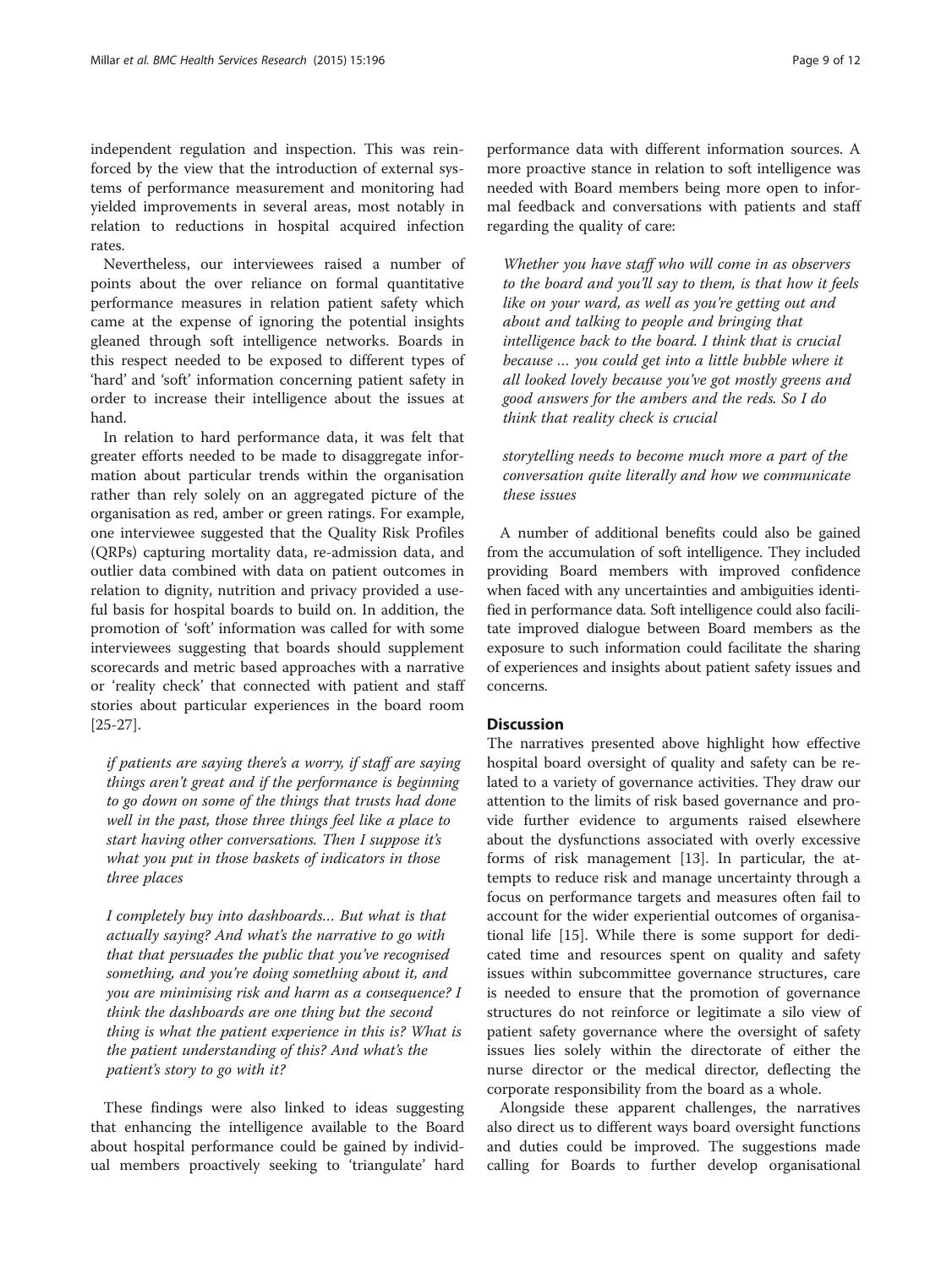relationships and values, as well as display leadership that embodies patient safety appear suggest that a change in current approaches to Board oversight is required. The notion of trust emerges here in the recommendations that Boards do more to develop commonly shared norms and values that go beyond regulatory forms into the realm of normative and communicative frameworks that encourage desired patterns of behaviour [\[22](#page-10-0)]. These findings also go to the very heart of what Jennings et al. [[34\]](#page-11-0) see as hospital governance that is more than a "commodity" but also involves the creation of a vibrant and viable hospital system with diverse needs, skills and contributions.

For many hospital organisations, the combination of these types of behaviours and practices may already be in existence. However, there is still work to be done in addressing the issues we raise. Within the English NHS and beyond, hospital organisations are being required more than ever to respond to quality and safety concerns and demonstrate that they deliver compassionate care through the promotion of relationships built on empathy, respect and dignity [[26,](#page-10-0)[43,44\]](#page-11-0). The building and strengthening of board skills to lead such changes represent an important case in point leadership development programmes are being put forward as a means to develop the necessary skills in relation to involving, communicating and engaging staff, patients and users and other stakeholders [\[43\]](#page-11-0). Strengthening board recruitment is also being proposed with an explicit focus on values, attitudes and behaviours of potential candidates in relation to care, compassion and respect [\[26](#page-10-0)]. This is particularly interesting in light of recent findings suggesting that having more Board members with clinical backgrounds is often associated with improved organisational performance [[45\]](#page-11-0).

The narratives provide a number of insights into the trust dynamics that are associated with effective board oversight of quality and safety. For example, they provide insights into how staff, patients and the public can act as truster and board as trustee with calls for a greater presence of staff, patients and the public within Board meetings in order to shape strategy and hold the executive to account. They also highlight elements of the alternative dynamic with boards acting as truster and organisational staff as trustee through the engagement and dialogue with performance information. This latter form of trust draws attention to how boards as truster need to gather and 'triangulate' intelligence through hard performance data such as HCAI rates but also soft forms of information obtained through feedback and interactions with staff, patients and the public. This form of trust requires Board members to go beyond standard performance metrics and proactively engage in the qualitative dimensions of hospital life

embodied in the stories, experiences and emotions related to patient care.

While these findings highlight a number of ways to achieve different trust relationships, there are some important elements of the trust relationship that warrant further analysis. Our findings support the points made by Brown and Calnan who describe how trust is achieved by placing moral and emotional obligations on the trustee in the light of the truster's positive expectations. Yet our findings remain largely underdeveloped in thinking through how trust is achieved when it is understood that sanctions will follow where this trust is disappointed i.e. the role of sanctions to control behaviour. Building on others [\[24\]](#page-10-0), Brown and Calnan [[14\]](#page-10-0) develop this line of inquiry as a form of 'conditional trust' for governing healthcare professional behaviour achieved principally by making clinical work more visible and accountable, but doing so in a 'soft' rather than an overt or coercive way. Their suggestions for achieving this form of trust include the creation of outcomes evidence not accompanied by external monitoring; the encouragement of clinical leadership to oversee and coordinate governance systems; and clinically owned criteria to assess performance and refine standards.

While it has been beyond the scope of these narratives, further study of what such effective sanctions would look like for hospitals and how boards can enact these sanctions within trust relationships is needed. One such line of inquiry in relation to Board oversight of patient safety would be to focus on the Board relationships and interactions with whistleblowing. Whistleblowing – the disclosure, either to a person in authority or in public, of information concerning unsafe, unethical or illegal practices – would provide a fruitful line of inquiry in this regard. How Boards interact with and encourage staff to raise concerns is particularly relevant, in the context of the current focus on improving whistleblowing policies in the NHS [[46](#page-11-0)]. Additional lines of inquiry can also be identified in the study of how Boards interact with increasingly personalised performance measures across clinical specialities. This is particularly relevant within the context of recent developments in the English NHS to publish data on patient outcomes for 5,000 NHS surgeons [[47\]](#page-11-0).

#### Conclusion

Effective hospital board oversight of quality and safety requires greater engagement with issues related to trust and intelligence. We suggest that further research is required to develop our emerging analysis. In particular, research that looks at how the theoretical perspectives of trust and intelligence translate throughout healthcare organisations and across different healthcare governance arrangements would undoubtedly develop these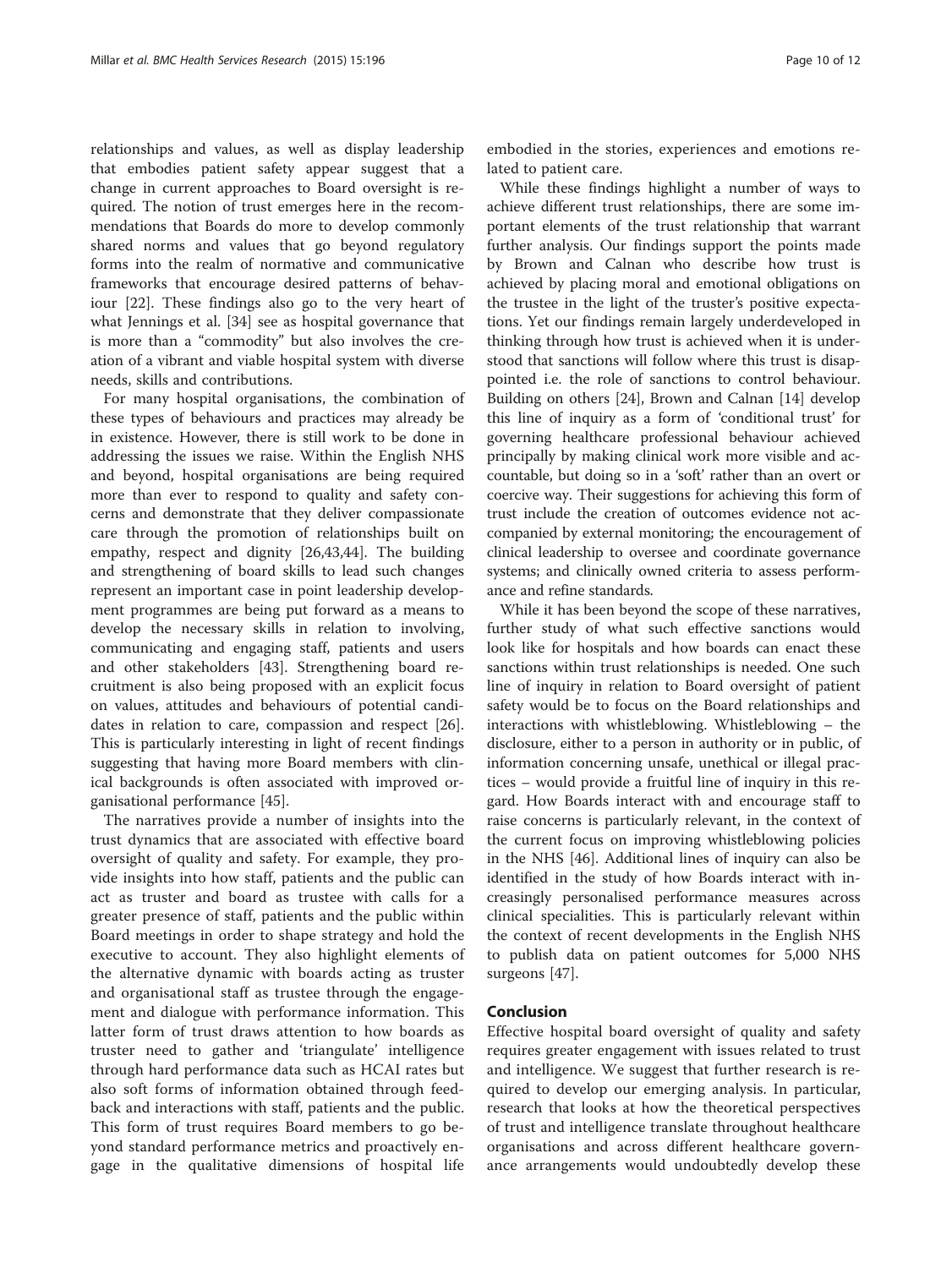<span id="page-10-0"></span>perspectives. In terms of methodological development, our research goes some way to developing and refining the application of theoretical perspectives of trust and intelligence in the context of hospital board governance. However, further work is needed to tease out these perspectives in particular healthcare contexts, and in particular how these are framed by different groups and audiences. Questions concerning what make trust and intelligence possible, for whom and in what circumstances is needed. Furthermore, the contextual conditions required for trust and intelligence to occur and be sustained is something that future research will be required to address.

#### Competing interests

The authors declare that they have no competing interests.

#### Authors' contributions

RM is a Lecturer in Health Policy and Management at the University of Birmingham. His research interests cover a range of areas related to health policy, organisation, and governance. He draws on the theoretical traditions of public policy, organisation studies, and sociology to make sense of these developments and has published a variety of works in these areas. TF is a Senior Lecturer in leadership at Middlesex University (UK). His research interests are in public sector governance, especially health care, encompassing performance measurement, quality, governance and leadership. He has a particular interest in the application of critical theory to leadership studies and has published widely in each of these areas. RM holds the chair in health systems at the University of Birmingham. He is currently director of research at the Health Services Management Centre and has research interests related to the study of organisational culture, quality improvement and patient safety. He holds a number of long term visiting professorial positions and has won several international prizes for his research. He holds a PhD in economics and social policy from the University of Manchester. All authors read and approved the final manuscript.

#### Acknowledgments

We would like to thank both reviewers for their helpful comments and suggestions in revising this paper. The research was funded by the National Institute for Health Research (NIHR) Health Services and Delivery Research (HS&DR) program (grant no. 10/1007/02; project title "Effective Board Governance of Safe Care"; co-applicants R. Mannion, T. Freeman, R. Millar, and H.T.O. Davies). The views and opinions expressed therein are those of the authors and do not necessarily reflect those of the HS&DR program.

#### Author details

<sup>1</sup> Health Services Management Centre, University of Birmingham, Park House, 40 Edgbaston Park Road, B15 2RT Birmingham, UK. <sup>2</sup>Department of Leadership, Work and Organisation, Middlesex University Business School, 131 Williams Building, The Burroughs, Hendon, London NW4 4BT, UK.

#### Received: 23 July 2014 Accepted: 27 February 2015 Published online: 16 June 2015

#### References

- Halligan M, Zecevic A. Safety culture in healthcare: a review of concepts, dimensions, measures and progress. BMJ Quality Safety. 2011;20 suppl 4:338–43.
- 2. Belmont E, Haltom CC, Hastings DA, Homchick RG, Morris L, Taitsman J, et al. A new quality compass: hospital boards' increased role under the affordable care act. Health Aff. 2011;30(7):1282–9.
- 3. Francis R. The Mid Staffordshire NHS Foundation Trust Public Inquiry. London: The Stationery Office; 2013.
- 4. Francis R. The Mid Staffordshire Foundation Trust Inquiry. London: The Stationery Office; 2010.
- 5. Jha AK, Epstein AM. Hospital governance and the quality of care. Health Aff. 2010;29(supple 1):182–7.
- 6. Millar R, Mannion R, Freeman T, Davies HTO. Hospital board oversight of patient safety: a narrative review and synthesis of recent empirical studies. Milbank Q. 2013;91(supple 4):738–70.
- 7. Chambers N. Healthcare board governance. J Health Organ Manag. 2012;26 suppl 1:8–14.
- 8. Keogh B. Review into the quality of care and treatment provided by 14 hospital trusts in England: overview report. London: NHS England; 2013.
- 9. Maybin J, Dixon A, Addicott R, Storey J. Accountability in the NHS: implications of the government's reform programme. London: King's Fund; 2011.
- 10. Monitor. Risk ratings. 2013. Available at: [http://www.monitor-nhsft.gov.uk/](http://www.monitor-nhsft.gov.uk/about-your-local-nhs-foundation-trust/nhs-foundation-trust-performance/actual-performance/risk-ratin) [about-your-local-nhs-foundation-trust/nhs-foundation-trust-performance/](http://www.monitor-nhsft.gov.uk/about-your-local-nhs-foundation-trust/nhs-foundation-trust-performance/actual-performance/risk-ratin) [actual-performance/risk-ratin](http://www.monitor-nhsft.gov.uk/about-your-local-nhs-foundation-trust/nhs-foundation-trust-performance/actual-performance/risk-ratin). (Accessed November 6th, 2013).
- 11. Health Protection Agency. MRSA and C. difficile infections fall by a third, but work still to be done. Available at: [http://www.govtoday.co.uk/health/44](http://www.govtoday.co.uk/health/44-public-health/4501-mrsa-and-c-difficile-infections-fall-by-a-third-but-work-still-to-be-done) [public-health/4501-mrsa-and-c-difficile-infections-fall-by-a-third-but-work](http://www.govtoday.co.uk/health/44-public-health/4501-mrsa-and-c-difficile-infections-fall-by-a-third-but-work-still-to-be-done)[still-to-be-done](http://www.govtoday.co.uk/health/44-public-health/4501-mrsa-and-c-difficile-infections-fall-by-a-third-but-work-still-to-be-done) (accessed December 8th, 2014).
- 12. Harrison S, Smith C. Trust and moral motivation: redundant resources in health and social care? Policy Politics. 2004;32 suppl 3:371–86.
- 13. Brown P, Calnan M. The risks of managing uncertainty: the limitations of governance and choice, and the potential for trust. Soc Policy Soc. 2010;9 suppl 1:13–24.
- 14. Brown P, Calnan M. The civilising process of trust: developing quality mechanisms which are local, professional-led and thus legitimate. Soc Policy Administration. 2011;45 suppl 1:19–37.
- 15. Brown P. Trusting in the New NHS: instrumental versus communicative action. Soc Health Illness. 2008;30 suppl 3:349–63.
- 16. Le Grand J. Knights and knaves return: public service motivation and the delivery of public services. Int Public Manage J. 2010;13(supple 1):56–71.
- 17. Smith PC. Performance measurement in health care: history, challenges and prospects. Public Money Manage. 2005b;25(supple 4):213–20.
- 18. Bevan G. Regulation and system management. In: Mays N, Dixon A, Jones L, editors. Understanding new labour's market reforms of the English NHS. London: The King's Fund; 2011.
- 19. Bevan G, Hood C. Have targets improved performance in the English NHS? Br Med J. 2012;332(7538):419–22.
- 20. Goddard M, Mannion R, Smith PC. Assessing the performance of NHS trusts: the use of hard and soft information. Health Policy. 1999;48:119–34.
- 21. Smith C. Understanding trust and confidence: two paradigms and their significance for health and social care. J Appl Philosophy. 2005a;22(supple 3):299–316.
- 22. Möllering G. The trust/control duality: an integrative perspective on positive expectations of others. Int Sociol. 2005;20(supple 3):283–305.
- 23. Elias N. The civilising process: state formation and civilisation. Oxford: Blackwell; 1982.
- 24. Davies HTO, Mannion R. Clinical governance: striking a balance between checking and trusting. In: Smith PC, editor. Reforming markets in health care: an economic perspective. Milton Keynes: Open University Press; 2000.
- 25. Ramsay A, Fulop N, Fresko A, Rubenstein S. The Healthy NHS Board 2013: review of guidance and research evidence. NHS Leadership Academy: Leeds; 2013.
- 26. King's Fund. Patient-centred leadership: rediscovering our purpose. London: King's Fund; 2013.
- 27. Joshi MS, Hines S. Getting the board on board: engaging Hospital Boards in quality and patient safety. Jt Comm J Qual Patient Saf. 2006;32(supple 4):179–87.
- 28. Weiner BJ, Shortell SM, Alexander J. Promoting clinical involvement in hospital quality improvement efforts: the effects of top management, board, and physician leadership. Health Serv Res. 1997;32(supple 4):491–510.
- 29. Goeschel CA, Berenholtz SM, Culbertson RA, Jin LD, Pronovost PJ. Board quality scorecards: measuring improvement. Am J Med Qual. 2011;26 suppl 4:254–60.
- 30. Jiang HJ, Lockee C, Bass K, Fraser I. Board engagement in quality: findings of a survey of hospital and system leaders. J Healthc Manag. 2008;53(supple 2):121–34.
- 31. Jiang HJ, Lockee C, Bass K, Fraser I. Board oversight of quality: any differences in process of care and mortality? J Healthc Manag. 2009;54(supple 1):15–30.
- 32. Jha AK, Epstein AM. A survey of board chairs of english hospitals shows greater attention to quality of care than among their US counterparts. Health Aff. 2010;32(supple4):677–85.
- 33. Baker GR, Denis JL, Pomey MP, MacIntosh-Murray A. Effective Governance for quality and patient safety in Canadian healthcare organizations: a report to the Canadian Health Services Research Foundation and the Canadian Patient Safety Institute. CHSRF/CPSI: Ottawa; 2010.